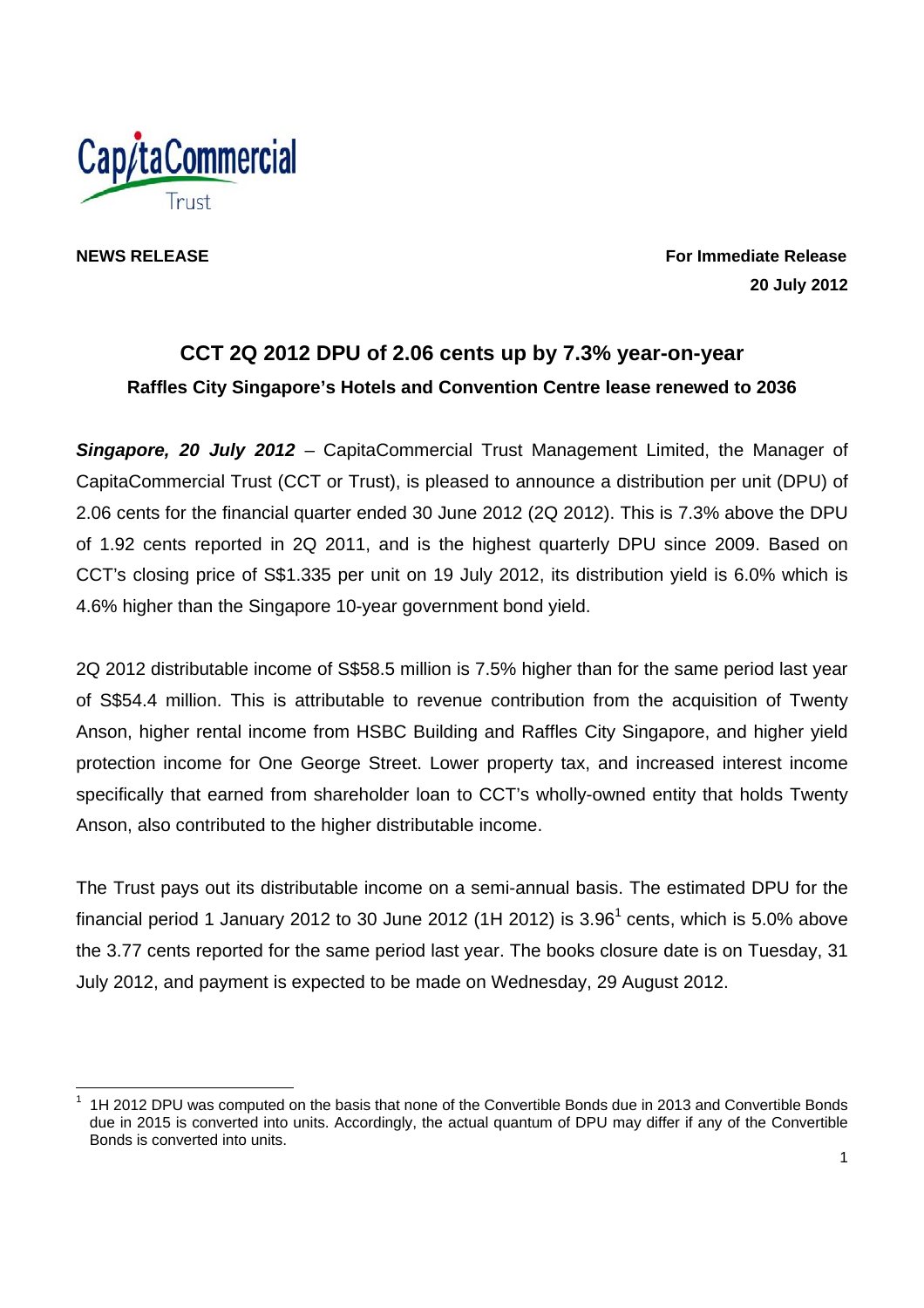An independent valuation of the Trust's investment properties as at 30 June 2012 reported an aggregate value of S\$6,226.6 million. The Trust's total asset value was S\$6,827.4 million as at 30 June 2012 including the book value of its proportionate 40.0% interest in the development of CapitaGreen. The net asset value per unit was S\$1.58 after deducting the 1H 2012 distributable income to unitholders.

The Trust's unaudited Consolidated Financial Statements for 2Q and 1H 2012 are available on its website (www.cct.com.sg) and on SGXNet (www.sgx.com).

|                                                | 2Q 2012 | 2Q 2011           | Change % | 1H 2012           | 1H 2011 | <b>Change %</b> |
|------------------------------------------------|---------|-------------------|----------|-------------------|---------|-----------------|
| Gross Revenue (S\$'000)                        | 95,759  | 91,018            | 5.2      | 183,192           | 182,033 | 0.6             |
| Net Property Income (S\$'000)                  | 75,246  | 69,832            | 7.8      | 145,182           | 139,753 | 3.9             |
| Distributable Income (S\$'000)                 | 58,466  | 54,379            | 7.5      | 112,380           | 106,496 | 5.5             |
| <b>Distribution Per Unit</b><br>For the period | 2.06    | 1.92 <sub>1</sub> | 7.3      | 3.96 <sub>c</sub> | 3.77c   | 5.0             |

**Summary of CCT's 2Q and 1H 2012 Results** 

Mr. Richard Hale, Chairman of the Manager, said, "We are pleased with the strong 2Q 2012 results arising from the DPU-accretive acquisition of Twenty Anson as well as higher income contributions from HSBC Building and Raffles City Singapore. The Trust's balance sheet is healthy with a low gearing of 30.1% and average cost of debt at 3.1% per annum. The upgrading works at Six Battery Road are progressing on-track and occupancy there is up at 88%. We continue to manage our existing properties and ongoing development of CapitaGreen proactively to generate long term growth."

Ms. Lynette Leong, Chief Executive Officer of the Manager, said, "We have completed the rent review of the master lease of the hotels & convention centre space at Raffles City Singapore with RC Hotels Pte Ltd and will continue to benefit from this prime asset's substantial positive contribution. About 70% of the gross revenue from this lease is contributed by a fixed rent and service charge with annual escalation thereby enhancing the cash flow stability. More importantly, we have successfully signed a forward lease renewal with RC Hotels Pte Ltd for another 20 years to 2036, which provides for a rent review every five years. As a result, CCT's weighted average lease term to expiry for its top 10 tenants is increased to 17.9 years as at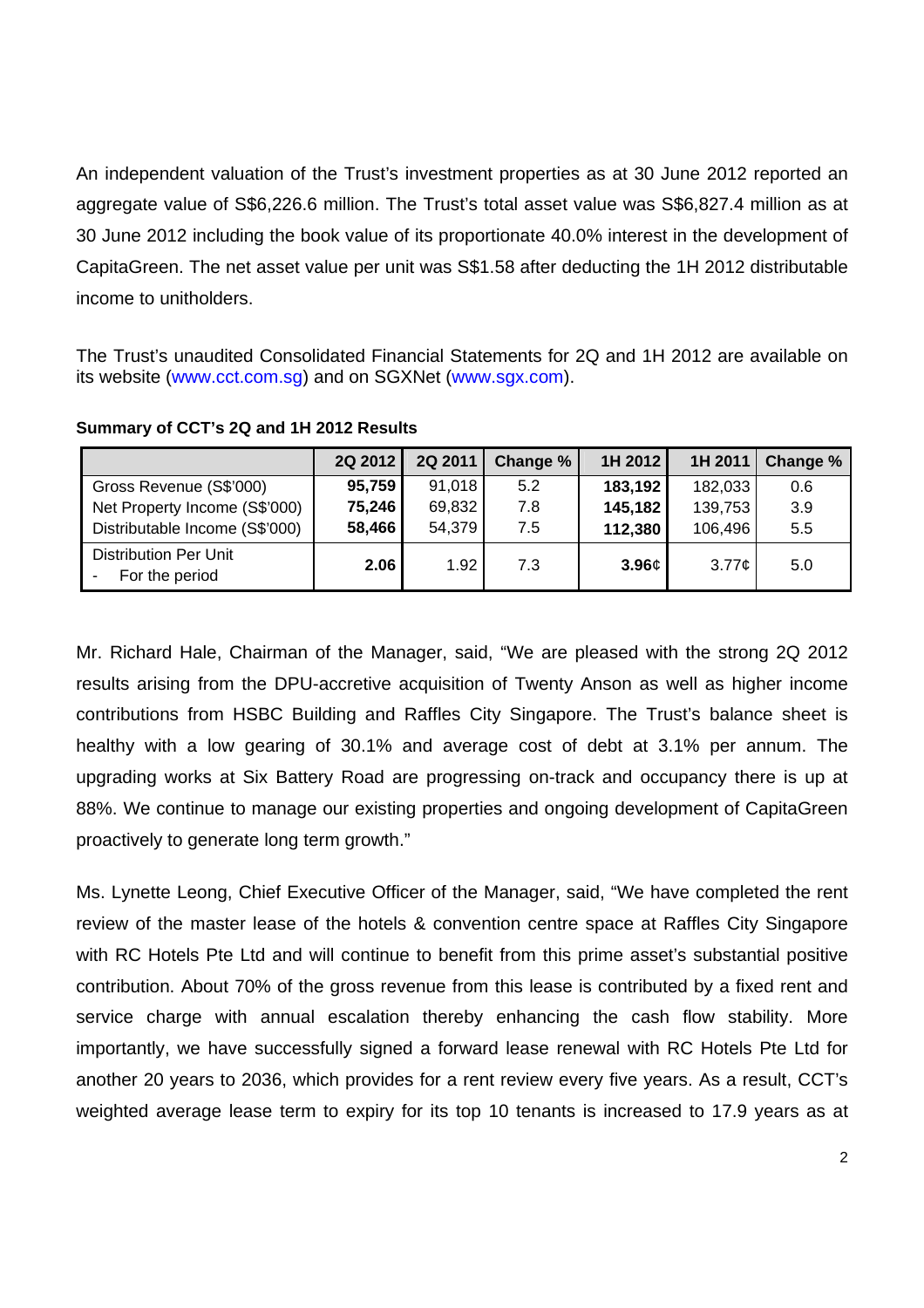end-June 2012, compared to 4.2 years as at end-March 2012. Over 1H 2012, income from the hotels & convention centre contributed 16% of CCT's total gross rental income. Raffles City Singapore remains the largest asset in CCT's portfolio with income from its 60% interest in this strategically located, mixed-use asset contributing 35% of CCT's total gross rental income."

Ms Leong added, "Office demand is still positive although the leasing of small to mid-size office space dominates. We signed a total of 180,500 square feet of leases in the first half of 2012 comprising new tenants such as IntercontinentalExchange, Inc. Branch Office Singapore, Toji Trading Singapore Pte Ltd, OptionsXpress Singapore Pte Ltd and Mechel Carbon (Singapore) Pte Ltd, as well as renewed leases such as with Cambridge Associates Asia Pte Ltd and Astra Oil Company Pte Ltd. The key business sector of the new and renewed tenants was financial services. CCT's portfolio occupancy has increased to 96.2%, which is higher than market occupancy of 91.6% for the core Central Business District (CBD) in end-June 2012."

### **Value-add to Assets**

The Trust has revised its car park rates upwards across its property portfolio to keep up with the increase in operating costs and in line with market rates. The revised rates were effective from 1 June 2012 and 1 August 2012 for non-CCT tenants' and CCT tenants' season parking respectively. In 2012, the projected car park revenue for CCT properties is expected to increase by about 7.5% over the car park revenue in 2011.

Another asset enhancement initiative (AEI) will be taking place at Golden Shoe Car Park, targeting at conversion of existing storerooms to office space and upgrading of the lift lobbies on level 10. The AEI is targeted to begin in 3Q 2012 and is projected to generate a return on investment of approximately 14% upon completion.

#### **Resilient Portfolio**

The Trust has a well-spread office portfolio lease expiry profile. As at 30 June 2012, only 4.0% of office leases on a portfolio gross rental income basis will be due for renewal in the second half of 2012. The office segment contributed 62% of the Trust's gross rental income as at 30 June 2012 while the retail and hotels & convention centre segments from CCT's portfolio contributed 22% and 16% respectively.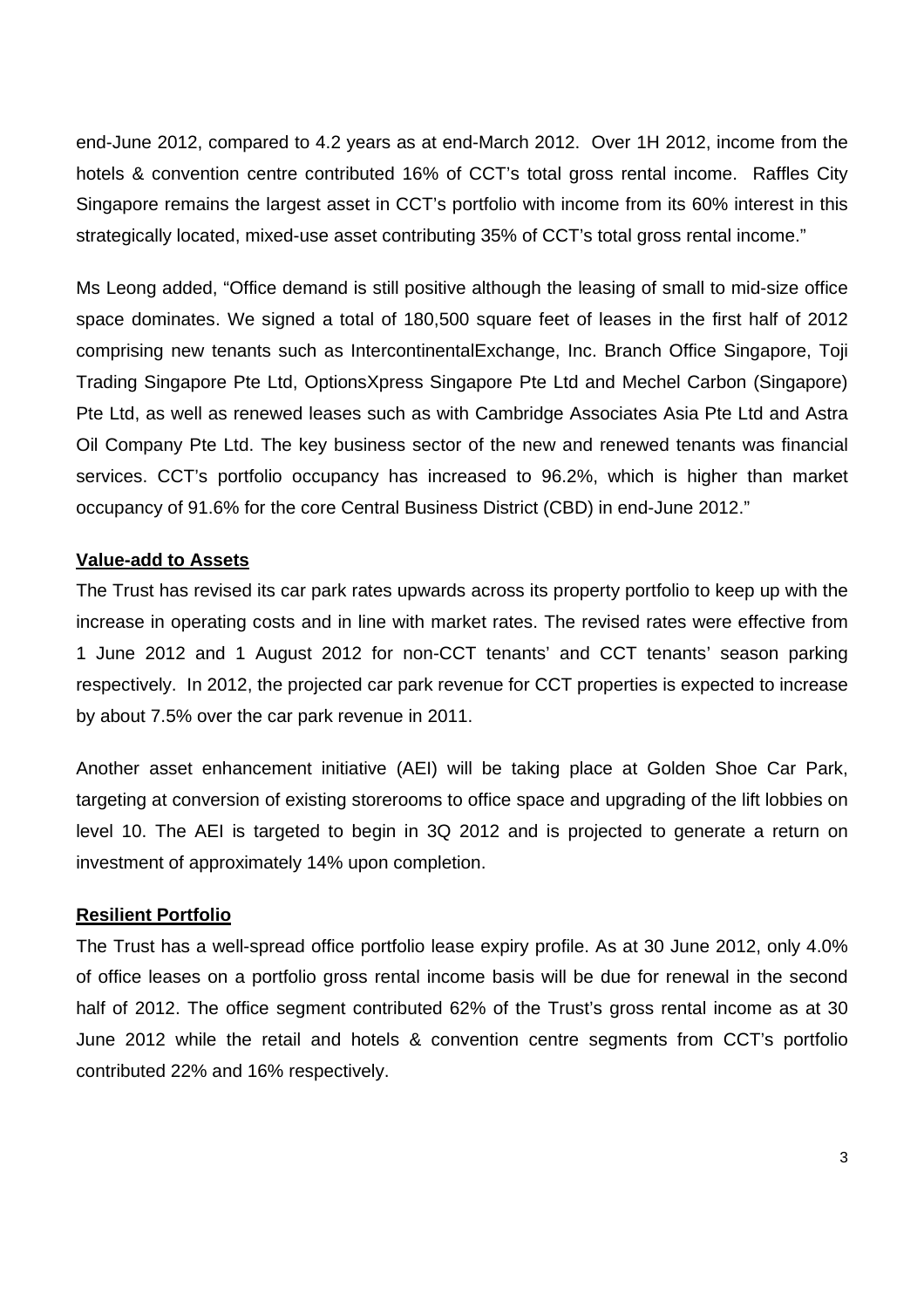## **Singapore Office Market**

Singapore office net absorption was positive at 473,200 square feet in 2Q 2012 adding up to 1.06 million square feet in the first half of 2012, with leasing activity predominant among the small to mid-size occupiers. Average office occupancy rate in Singapore's core CBD increased to 91.6% in 2Q 2012 from 90.7% in 1Q 2012. However, the current economic uncertainty continues to be a weight on office market rentals. The average monthly rent for Grade A office market declined by approximately 4.7% to S\$10.10 per square foot in 2Q 2012, which is 8.7% below the peak rent of S\$11.06 per square foot in 3Q 2011. Looking ahead, Singapore CBD's annual new office supply from 2013 to 2015 is estimated to be less than 1 million square feet, below the 20-year (1993 to 2012 year-to-date) average of 1.3 million square feet. This mitigates any concerns of oversupply.

 $-$  END $-$ 

### **About CapitaCommercial Trust** (www.cct.com.sg)

CapitaCommercial Trust is Singapore's first listed commercial REIT with a market capitalization of S\$3.8 billion based on the last traded price of S\$1.335 per unit on 19 July 2012. CCT aims to own and invest in real estate and real estate-related assets which are income producing and used, or predominantly used, for commercial purposes. The total asset size of CCT is S\$6.8 billion as at 30 June 2012, comprising a portfolio of 10 prime commercial properties in Singapore, as well as investments in Malaysia. The properties in Singapore are Capital Tower, Six Battery Road, One George Street, HSBC Building, Raffles City (60% interest through RCS Trust), Twenty Anson, Bugis Village, Wilkie Edge, Golden Shoe Car Park and CapitaGreen (40% interest through the joint venture, MSO Trust).

In addition, CCT is a substantial unitholder of Quill Capita Trust with 30% unitholdings and has taken a 7.4% stake in the Malaysia Commercial Development Fund Pte. Ltd. (MCDF). Quill Capita Trust is a commercial REIT listed on Bursa Malaysia Securities Berhad, with a portfolio of 10 commercial properties in Kuala Lumpur, Cyberjaya and Penang. MCDF is CapitaLand's first and largest Malaysia private real estate fund with a focus on real estate development properties primarily in Kuala Lumpur and the Klang Valley, Malaysia.

Since 18 September 2009, CCT has been a constituent of FTSE4Good Index Series (FTSE4Good), a series of benchmark and tradable indices derived from the globally recognized FTSE Global Equity Index Series. FTSE4Good is designed to track the performance of companies meeting international corporate responsibility standards and forms the basis for over 70 different funds and investment products.

CCT is managed by an external manager, CapitaCommercial Trust Management Limited, which is an indirect wholly-owned subsidiary of CapitaLand Limited, one of the largest real estate companies in Southeast Asia by market capitalisation.

**\_\_\_\_\_\_\_\_\_\_\_\_\_\_\_\_\_\_\_\_\_\_\_\_\_\_\_\_\_\_\_\_\_\_\_\_\_\_\_\_\_\_\_\_\_\_\_\_\_\_\_\_\_\_\_\_\_\_\_\_\_\_\_\_\_\_\_\_\_\_\_\_\_\_\_\_** 

**Issued by CapitaCommercial Trust Management Limited**  (Company registration no. 200309059W)